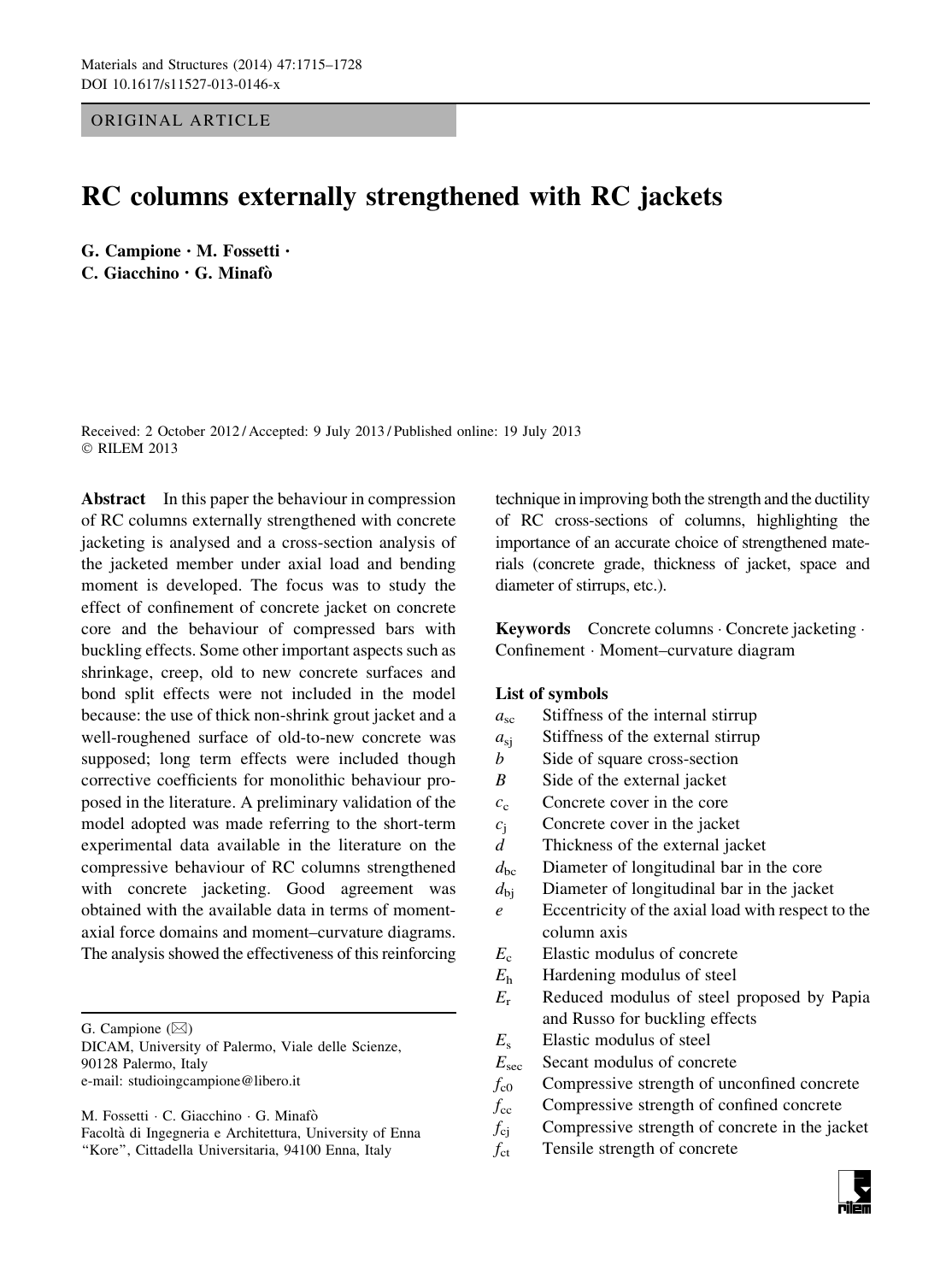- $f_1$  Maximum equivalent confinement pressure
- $f<sub>l</sub>$  Confinement pressure due to the core reinforcement
- $f_{li}$  Confinement pressure due to the external jacket
- $f_{y}$  Yield stress
- $f_{\text{yc}}$  Yield stress of longitudinal bar in the core
- $f_{\rm vi}$  Yield stress of longitudinal bar in the jacket
- $f_{\text{ysc}}$  Yield stress of stirrups in the core
- $f_{\text{vsi}}$  Yield stress of stirrups in the jacket
- $k$  Stirrup stiffness for unit length
- $k_{\text{pc}}$  In-plane effectiveness coefficient of confinement pressure induced by internal stirrups
- $k_{\rm vc}$  In-elevation effectiveness coefficient of confinement pressure induced by internal stirrups
- $k_{ei}$  In-plane effectiveness coefficient of confinement pressure induced by external stirrups
- $k_{\rm vi}$  In-elevation effectiveness coefficient of confinement pressure induced by external stirrups
- M Bending moment in the column
- $N$  Axial load in the column
- $s_i$  Pitch of the stirrups in the jacket
- $s_c$  Pitch of stirrups in the core
- e Axial strain
- $\varepsilon_{c0}$  Axial strain corresponding to the peak stress in unconfined concrete
- $\epsilon_{\rm cc}$  Axial strain corresponding to the peak stress in confined concrete
- $\varepsilon_{\rm v}$  Yield strain
- $\phi_{\rm sc}$  Diameter of stirrups in the core
- $\phi_{sj}$  Diameter of stirrups in the jacket
- $\sigma_c$  Compressive stress in the concrete
- $\omega_{\rm st}$  Mechanical ratio of the transverse stirrups

## 1 Introduction

Nowadays concrete jacketing is one of the most common techniques used to increase the bearing capacity and ductility of existing reinforced concrete (RC) columns [[1,](#page-12-0) [9](#page-12-0), [11–15](#page-12-0), [18](#page-12-0), [22,](#page-13-0) [24\]](#page-13-0), [\[3–5](#page-12-0), [23\]](#page-13-0). It is done by casting a new RC layer (''jacket'') around the original column, in order to enlarge the cross-section and also inducing confining action in the inner core. Concrete jacketing can be made in two different manners; if the external shell and the original column are equally high, the jacket is directly loaded (Fig. [1a](#page-2-0)),



while if the new concrete layer is shorter than the column (see Fig. [1b](#page-2-0)), a gap is interposed between the external shell and beams placed on the top and bottom of the column. In the latter case the concrete jacket is indirectly loaded.

The concrete jacket induces a confinement effect on the inner column and the lateral confining pressure along the side of the column does not have uniform distribution, but reaches a higher value in the corners and has a minimum in the mid-side. These confinement pressures produce increases in the loading carrying capacity and reduce the risk of buckling of longitudinal bars.

The effect of old-new concrete interface, as observed in Vandoros and Dritos [[24\]](#page-13-0) and Julio et al. [\[13](#page-12-0)], plays a lower role with respect to the long time effect including shrinkage effect. If concrete surface of old concrete is not roughened, the reduction in the effectiveness of composite columns, in terms of flexural capacity, is almost 10 %. If interfaces were well roughened, these effects are negligible [\[1](#page-12-0), [13](#page-12-0)]. Therefore, the model was developed by neglecting these effects because the interface of old concrete was supposed well roughening before jacketing.

The effect of steel bar-concrete slippage reflects mainly in an additional rotation at the base of the compressed members (fixed end rotation) and mainly reflects under cyclic loading. Under monotonic loading, a reduction of flexural capacity is expected. In the current paper these effects were not considered. Further studies will be addressed to include these effects that mainly reflect on the behavior of structural members (cantilever, columns) under flexure and axial force.

The confinement effect in concrete jacket is negligible especially for reduced thickness and because of the by-axial state of stresses (compression-tension). This is also confirmed by Altun [[1](#page-12-0)], which noted that the mechanical behavior of jacketed RC beams is similar to those of ordinary RC beams of the same dimensions.

Another important aspect which has to be considered when designing a concrete jacket is the past loading history of the column [\[3](#page-12-0)]. If the column is strengthened under loading, the full load-carrying capacity of the retrofitted member cannot be reached, considering the external layer coupled to the inner core. In order to take these effects into account, one of the theoretical approaches available in the literature [\[3](#page-12-0)] proposes reducing the axial capacity of the strengthened column.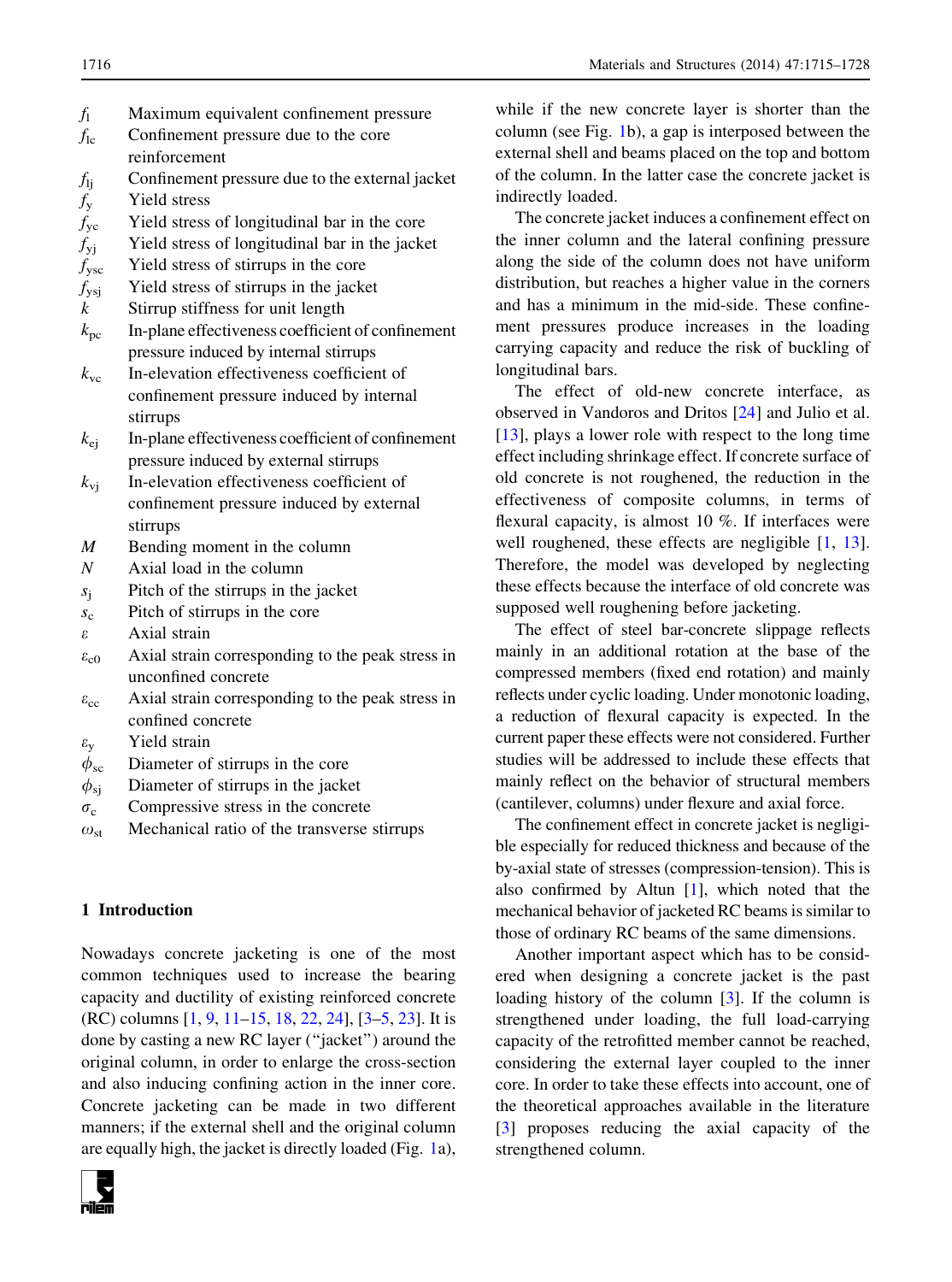

<span id="page-2-0"></span>

bar anchorage with resin or mortar

Fig. 1 Concrete jacketing techniques; a jacket directly loaded; b jacket indirectly loaded

From practical point of view in the past few years, some studies have proposed design rules for concrete iacketing techniques  $[18]$  $[18]$ ; specifically, these can be summarized as follow: the strength of the new materials utilised for the jacket must be greater than that of the column; the thickness of the jacket should be at least 4 cm for shotcrete application and 10 cm for cast-in situ concrete; the reinforcement should be not less than four bars for four-side jacketing and minimum bar diameter 14 mm; the ties should be minimum 8 mm and at least 1/3 of the vertical bar diameter; the vertical spacing is at most 200 mm and close to the joint must not exceed 100 mm. In addition, the spacing of the ties should not exceed the thickness of the jackets. Further, the surface should be moistened before placing shotcrete and the existing concrete must be heavily sandblasted and cleaned of all loose materials, dust and grease obtaining in this way a wellroughened surfaces.

### 2 Theoretical model for strengthened columns

The focus of the proposed model was the study of the effects of confinement induced by external and internal stirrups on concrete core and the behaviour

of longitudinal bars in tension and in compression including second order effects. It has to be noted that in general confinement provides beneficial effects in compression rather than in flexure; however different works focused about the compressive behaviour of RC jacketed columns [[3,](#page-12-0) [11,](#page-12-0) [21](#page-13-0)], while in the contrary a few of works highlighted the effect of RC jackets when the column is subjected to axial load and bending moment. The current work aims to evaluate the efficiency of the RC jacketing technique also in the case of combined effect of axial load and bending moment, taking into account confinement effects on concrete and local buckling of longitudinal bars.

The effect of shrinkage, old to new concrete interfaces and slippage of longitudinal bars are not considered for the reasons mentioned in the previous section. It is here stressed again that some of these effect, are negligible while some others are important. To take into account of these effects refined 3D finite element analyses are required.

The case examined here is that of a concrete member with a square cross-section with side b (see Fig. [2\)](#page-3-0) externally strengthened with a concrete jacket of external side B and thickness  $\delta$ . The jacket was reinforced with longitudinal bars of diameter  $d_{\rm bi}$  and close stirrups of diameter  $\phi_{si}$  at pitch  $s_i$ .  $f_{yi}$  is the yield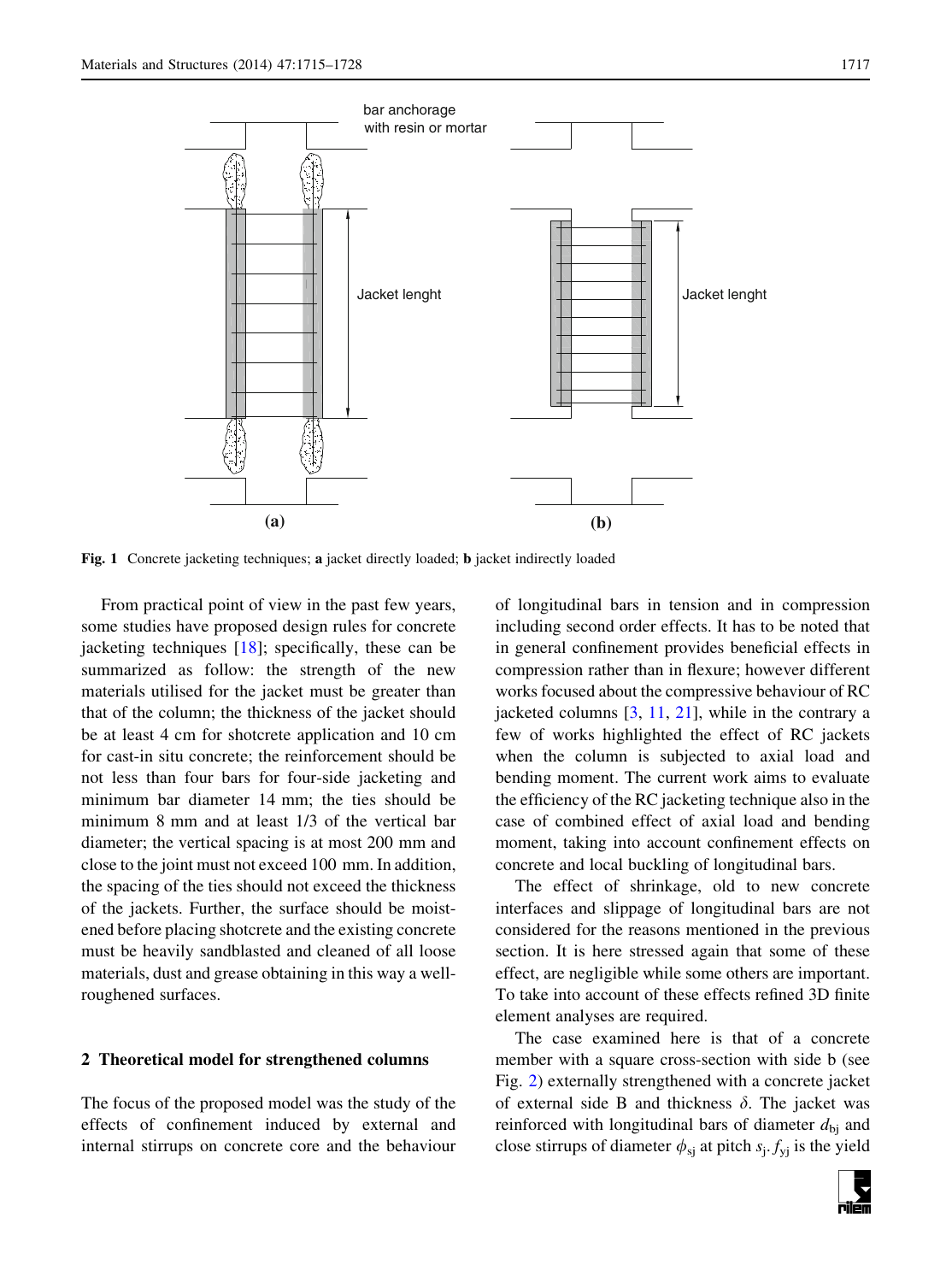<span id="page-3-0"></span>stress of the longitudinal steel in the jacket and  $f_{\text{vsi}}$  is the yield stress of the steel stirrups. The presence of pre-existing longitudinal bars of diameter  $d_{bc}$  and transverse stirrups of diameter  $\phi_{\rm sc}$  placed at pitch  $s_{\rm sc}$ was also considered.  $f_{yc}$  is the yield stress of the longitudinal bars in the core and  $f_{\text{ysc}}$  is the yield stress of the stirrups. The columns were subjected to the coupled effects of axial load  $N$  and bending moment M, giving eccentricity  $e = M/N$ . Cases of directly and indirectly loaded concrete jackets (Fig. [1](#page-2-0) a, b), also including second-order effects for longitudinal bars, were considered.

#### 3 Modelling of concrete behaviour

The concrete model adopted here was the well-known model of Mander et al. [[16\]](#page-12-0) leading to stress–strain curves for effectively confined and unconfined concrete. It is based on the following relationship:

$$
\sigma_{\rm c} = \frac{\frac{\varepsilon}{\varepsilon_{\rm cc}} \cdot f_{\rm cc} \cdot r}{r - 1 + \left(\frac{\varepsilon}{\varepsilon_{\rm cc}}\right)^r} \tag{1}
$$

With

$$
r = \frac{E_{\rm c}}{E_{\rm c} - E_{\rm sec}},\tag{2}
$$

where  $E_c = 5000 \cdot \sqrt{f_{\rm co}}$  in MPa and  $E_{\rm sec} = \frac{f_{\rm ce}}{g_{\rm ec}}$ ,

With  $f_{c0}$  and  $\varepsilon_{c0}$  the strength and the strain of unconfined concrete,  $f_1$  the effective confinement pressure, while  $f_{\rm cc}$  and  $\varepsilon_{\rm cc}$  are the strength and the



Fig. 2 RC columns externally jacketed

strain of confined concrete evaluated according to Mander et al. [[16\]](#page-12-0) as:

$$
f_{\rm cc} = f_{\rm c0} \left[ 2.254 \sqrt{1 + \frac{7.94 \cdot f_1}{f_{\rm c0}}} - 2 \cdot \frac{f_1}{f_{\rm c0}} - 1.254 \right]
$$
(3)

$$
\varepsilon_{cc} = \varepsilon_{co} \cdot \left[ 1 + 5 \cdot \left( \frac{f_{cc}}{f_{c0}} - 1 \right) \right]
$$
 (4)

To determine the maximum confinement pressures it was considered that the core is confined by internal and external stirrups, both supposed to have yielded. Moreover, uniform confinement pressures were reduced by taking into account a reduction in the effectively confined area both in plant and in elevation.

The two parts of the lateral confining pressure were calculated by imposing the equilibrium condition on the stirrup plane; consequently the uniform confining pressure has to equilibrate the tensile force on the lateral legs of the stirrup, as shown in Fig. [3](#page-4-0), and the two components of the total confining pressure can be written as follow:

$$
f_{1,c} = \frac{2 \cdot f_{\text{ysc}} \cdot A_{\text{stc}}}{(b - c_{\text{c}}) \cdot s_{\text{c}}}
$$
 Due to internal stirring (5)

$$
f_{1,j} = \frac{2 \cdot f_{ysj} \cdot A_{stj}}{(B - \delta) \cdot s_j}
$$
 Due to external stirring (6)

 $A_{\rm stc}$  and  $A_{\rm sti}$  being the area of the legs in the core and jacket stirrups.

To take into account the non-uniformity of the confinement pressure both in plant and in elevation because of the discontinuities of the stirrups, an effectiveness coefficient was introduced and calculated as in Mander et al. [[16\]](#page-12-0). Specifically, the effective and ineffective confined concrete cores are calculated as shown in Fig. [4](#page-5-0). The effect in plant of the internal stirrups proves to be the following:

$$
k_{\rm pc} \cong \left(1 - \frac{4}{6} \cdot \frac{(b - 2 \cdot c_{\rm c} - 2 \cdot d_{\rm bc})^2}{(b - 2 \cdot c_{\rm c})^2}\right) \cong \frac{1}{3} \tag{7}
$$

and in elevation:

$$
k_{\rm vc} = \left(1 - \frac{s_{\rm c}}{2 \cdot (b - c_{\rm c})}\right)^2 \tag{8}
$$

Analogously in plant the effect of the external stirrups (jacket) on the core was calculated as follows: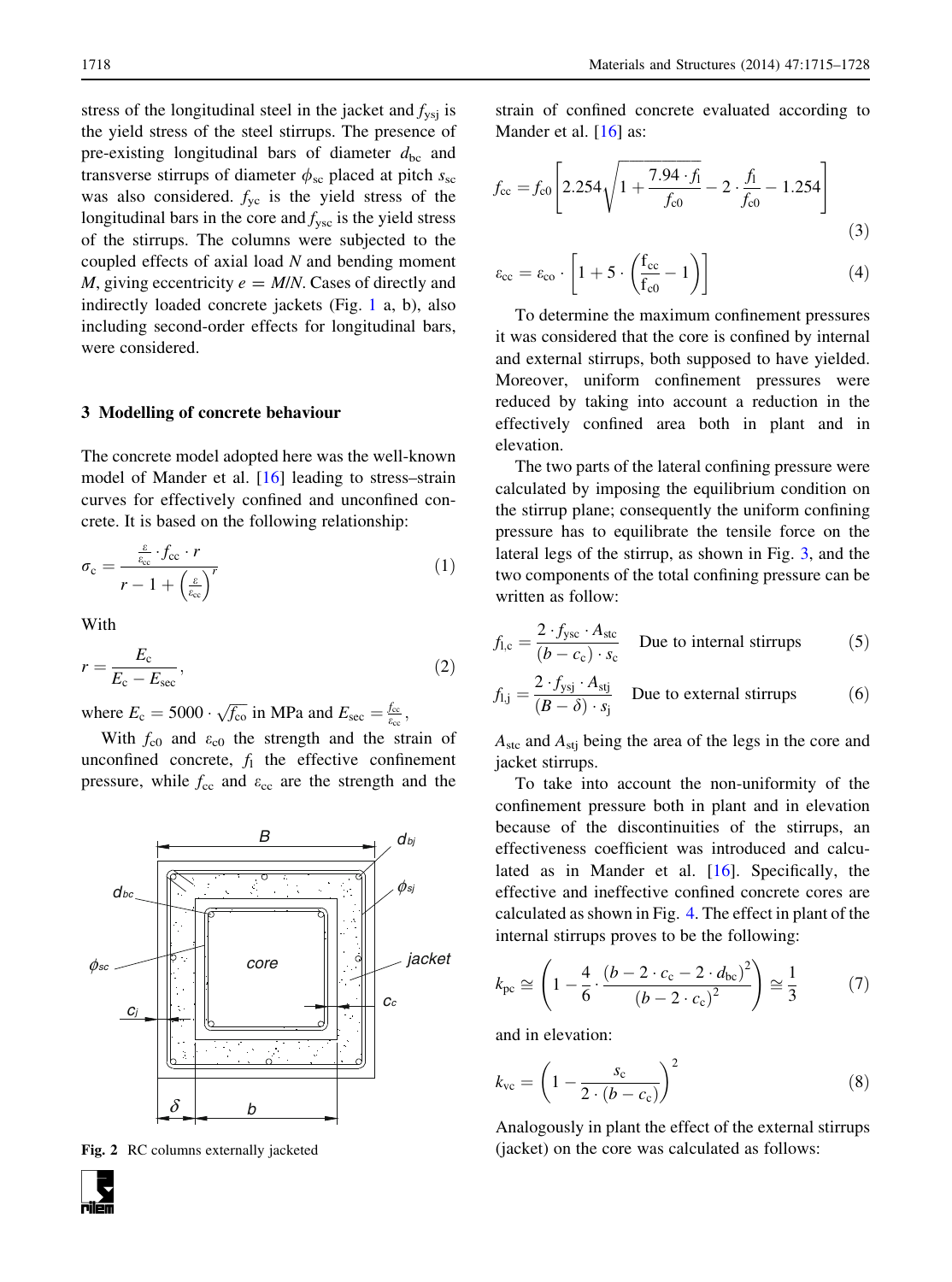<span id="page-4-0"></span>

Fig. 3 Equilibrium of the transverse cross-section and calculation of confinement pressure

$$
k_{\rm ej} \simeq \frac{b^2 - 4 \cdot \left[ \int_{x_1}^{x_2} y(x) dx - (\delta - c_j) \cdot (x_2 - x_1) \right]}{b^2}
$$
  
=  $1 - \frac{2}{3 \cdot b^2} \cdot \sqrt{(b + 2c_j - 2\delta)^3}$   
 $\cdot \sqrt{b - 2c_j + 2\delta} \le 1$  (9)

for  $\frac{\delta}{b} \leq \frac{1}{2(1-\frac{c_j}{\delta})}$ and in elevation:

$$
k_{\rm vj} = \left(1 - \frac{s_{\rm j}}{2 \cdot (b + 2\delta - 2c_{\rm j})}\right)^2
$$
 (10)

Figure [5](#page-5-0) shows the variation in the  $k_{ei}$  coefficient given by Eq. [\(9](#page-3-0)) with the variation in  $\delta/b$  for two different values of the cover-to-jacket thickness ratio  $(c_i/\delta)$ . It is interesting to observe that with the  $\delta/b$  ratio between 0.13 and 0.33, which are the values generally adopted, the effectiveness coefficients are between 0.35 and 0.7.

The equivalent confinement pressure was obtained considering the effects of internal and external stirrups separately, giving the following:

$$
f_{1,\text{core}} = \frac{2 \cdot f_{\text{ysc}} \cdot A_{\text{stc}}}{(b - c_{\text{c}}) \cdot s_{\text{c}}} \cdot \left( 1 - \frac{4}{6} \cdot \frac{(b - 2 \cdot c_{\text{c}} - 2 \cdot d_{\text{bc}})^2}{(b - 2 \cdot c_{\text{c}})^2} \right) \cdot \left( 1 - \frac{s_{\text{c}}}{2 \cdot (b - c_{\text{c}})} \right)^2 + \frac{2 \cdot f_{\text{ysj}} \cdot A_{\text{stj}}}{(B - \delta) \cdot s_{\text{j}}} \cdot \left[ 1 - \frac{2}{3 \cdot b^2} \cdot \sqrt{(b + 2c_{\text{j}} - 2\delta)^3} \cdot \sqrt{b - 2c_{\text{j}} + 2\delta} \right] \cdot \left( 1 - \frac{s_{\text{j}}}{2 \cdot (b + 2\delta - 2c_{\text{j}})} \right)^2 \tag{11}
$$

The ultimate strain  $\varepsilon_{\rm cu}$  of the confined concrete was assumed as in Penelis and Kappos [\[18](#page-12-0)] considering both the effects of internal and external stirrups in the following form:

$$
\varepsilon_{\text{cu}} = \varepsilon_{\text{co}} + \frac{2.8}{f_{\text{cc}}} \cdot \left[ \frac{\varepsilon_{\text{suj}} \cdot A_{\text{sj}}}{s_{\text{j}} \cdot (B - \delta)} + \frac{\varepsilon_{\text{suc}} \cdot A_{\text{sc}}}{s_{\text{c}} \cdot (b - c_{\text{c}})} \right] \tag{12}
$$

To avoid cracking in tension of the concrete jacket causing premature yielding of stirrups of the jacket (rendering ineffective the confinement induced in the inner core), the following condition should be satisfied:

$$
\delta \cdot s_{\mathbf{j}} \cdot f_{\mathbf{ct}} = A_{\mathbf{stj}} \cdot f_{\mathbf{ysj}} \tag{13}
$$

If the tensile strength of the concrete jacket is assumed as

$$
f_{\rm ct} = 0.56 \cdot \sqrt{f_{\rm cj}} \tag{14}
$$

With  $f_{ci}$  the compressive strength of concrete jacket and introducing the transverse steel ratio of the jacket defined as

$$
\omega_{\rm st} = \frac{2 \cdot A_{\rm stj}}{b \cdot s_j} \cdot \frac{f_{\rm ysj}}{f_{\rm c0}} \tag{15}
$$

From Eq.  $(13)$  utilising Eqs.  $(14)$  and  $(15)$  we obtain:

$$
\omega_{\rm st} \ge 1.12 \cdot \frac{\delta}{b} \cdot \frac{f_{\rm cj}}{f_{\rm c0}} \tag{16}
$$

Figure [6](#page-6-0) shows  $\varpi_{st}$  as a function of the  $\delta/b$  ratio for two different designs concrete strengths of the jacket (10 and 40 MPa) and for a fixed compressive strength of the unconfined core (10 MPa). From the graph it emerges that in order to avoid early failure of the external layer; a minimum amount of transverse reinforcement should be provided in the jacket. For the most commonly adopted jacket thicknesses of 40 and 100 mm, the transverse reinforcement ratio should be between 0.05 and 0.12 (valid for a concrete strength of the jacket equal to 40 MPa). This means that for a member with side 300 mm, reinforced with transverse stirrups having 10 mm diameter and 391 MPa in yield stress, the corresponding pitches should be respectively equal to 400 and 170 mm. These values are generally respected if the stirrup spacing adopted in the jacket is chosen as the half-side of the inner column. However, it should be noted that lower values of the pitch can be needed in order to avoid the longitudinal bar buckling after the cover is

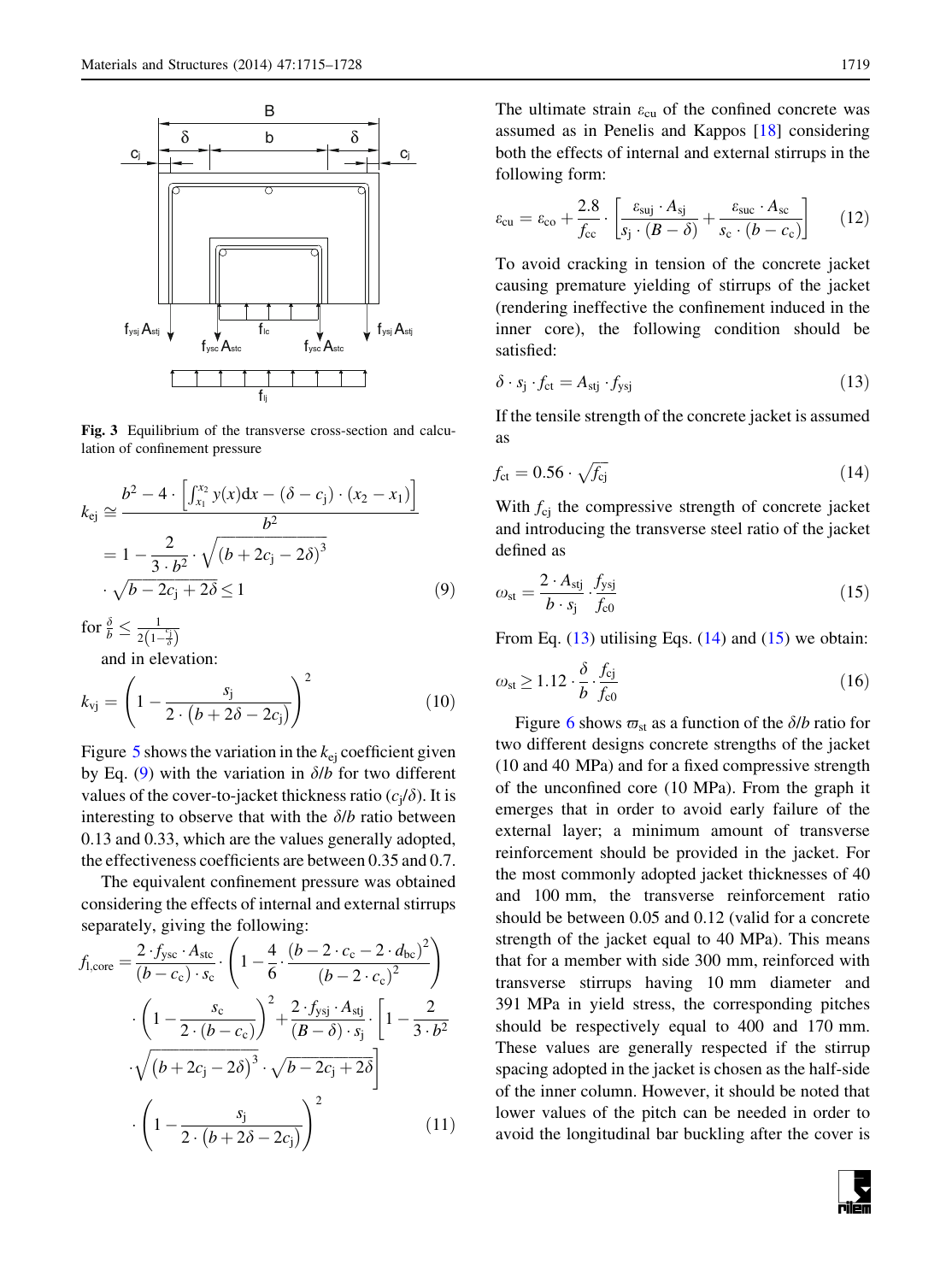<span id="page-5-0"></span>

spalled off, and consequently the values provided should be checked.

suggested in Dhakal and Maekawa [[8\]](#page-12-0), in the following form:

$$
\sigma_{s} = \begin{cases}\n\varepsilon_{s} \cdot E_{s} & \text{for } \varepsilon_{s} \leq \varepsilon_{y} \\
f_{y} & \text{for } \varepsilon_{y} \leq \varepsilon_{s} \leq 8 \cdot \varepsilon_{y} \\
f_{y} + (\varepsilon_{s} - \varepsilon_{y}) \cdot E_{p} & \text{for } 8 \cdot \varepsilon_{y} \leq \varepsilon_{s} \leq 40 \cdot \varepsilon_{y} \\
\end{cases}
$$
\n(17)

### 4 Stress–strain curves for steel in tension

For transverse steel with strain hardening behavior a three-linear-strain hardening model is assumed, as

$$
E_p
$$
 being the hardening modulus of the bilinear law and assumed to be equal to  $0.03E_s$ .

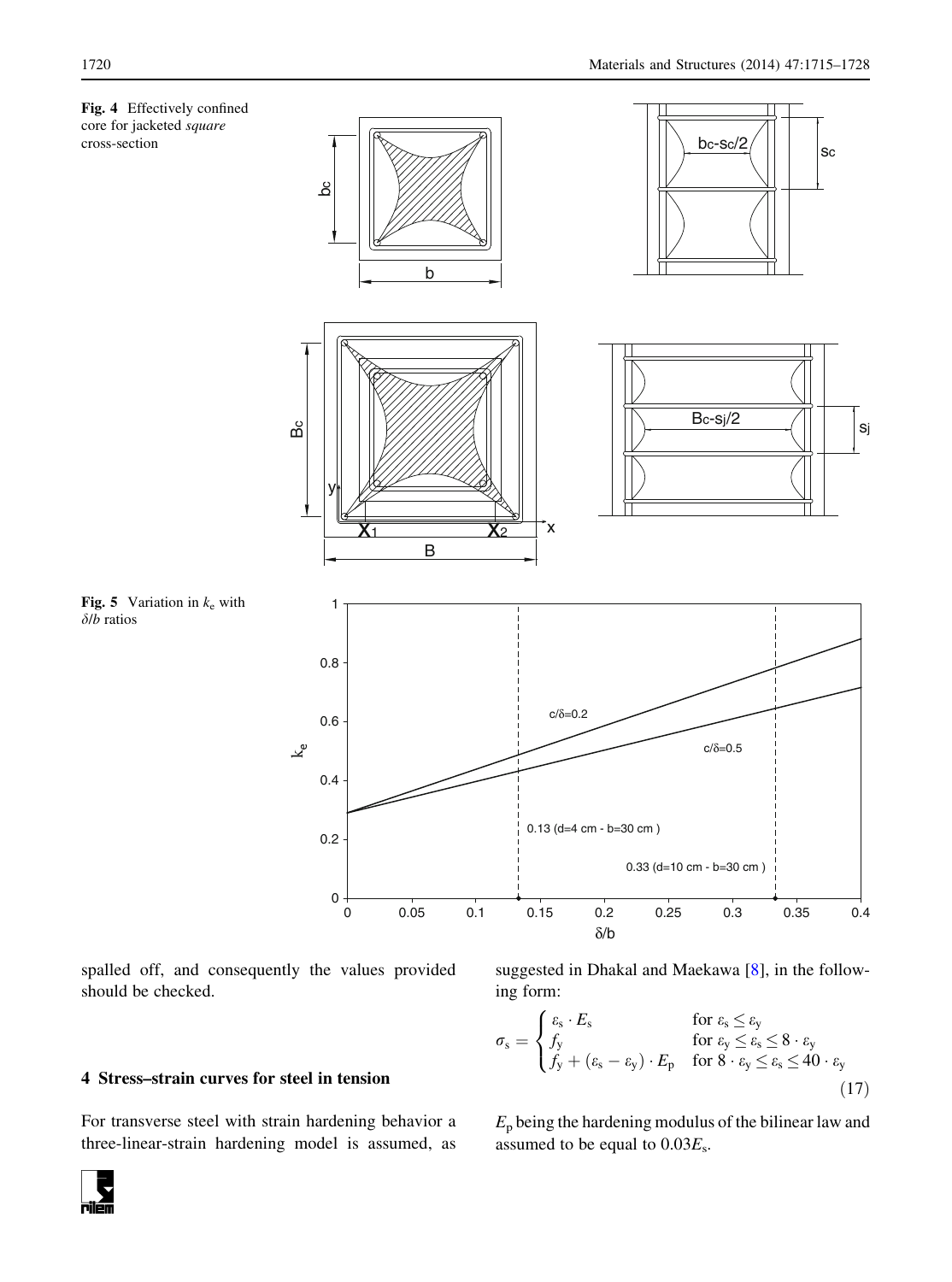#### <span id="page-6-0"></span>5 Stress–strain curves for steel in compression

It has to be noted that considering the sectional analysis, the impact of compressed steel contribution in a large section could be negligible. However if the bar buckles for a critical length longer than the pitch of the stirrups, confinement effects are loosen and sudden failure occurs. Hence an accurate definition of the stress–strain law of steel in compression is needed.

It has to be stressed that concrete jacketing improves compressed bars behaviour (reduction of critical length) due to the coupled effects of concrete external RC jacket and also to the stirrups (see [\[6](#page-12-0)]. Moreover, beneficial effect on critical length are due both to the external layer of steel bars and to the bars of the concrete core.

The constitutive law assumed for a compressed longitudinal bar is given by Eq. ([17\)](#page-5-0), neglecting buckling effects. If buckling effects are considered, the average steel bar compressive stress–strain curve as written in Dhakal and Maekawa [\[8](#page-12-0)] is assumed here in the form:

$$
\frac{\sigma}{\sigma_1} = 1 - \left(1 - \frac{\sigma^*}{\sigma_1^*}\right) \cdot \left(\frac{\varepsilon - \varepsilon_y}{\varepsilon^* - \varepsilon_y}\right) \text{ for } \varepsilon_y < \varepsilon \le \varepsilon^*
$$
\n
$$
\sigma \ge 0.2 \cdot f_y; \quad \sigma = \sigma^* - 0.02 \cdot E_s \cdot (\varepsilon - \varepsilon^*) \text{ for } \varepsilon > \varepsilon^*
$$
\n
$$
\tag{18}
$$

with





 $\alpha$  being 1 for linear hardening bars and 0.75 for perfectly elastic–plastic bars, and L being the buckling length. Figure [7](#page-7-0) shows typical stress–strain curves for compressed bars, including the definition of symbols used in Eqs.  $(18)$  and  $(19)$ .

The length L utilized in the Dhakal and Maekawa [\[8](#page-12-0)] model is assumed here as the critical length as in Campione [\[6](#page-12-0)]. With reference to the bar placed at the corner, the stiffness of the stirrup  $(E_s$  is the elastic modulus of steel before yielding and in the plastic range is the reduced modulus assumed here to be 0.03  $E<sub>s</sub>$ ) proves to take the form:

$$
\alpha_{sj} = \frac{2 \cdot E_s \cdot \pi \cdot \varphi_{sj}^2}{4 \cdot (B - \delta)}
$$
 (external stirrup)  

$$
\alpha_{sc} = \frac{2 \cdot E_s \cdot \pi \cdot \varphi_{sc}^2}{4 \cdot (b - c)}
$$
 (internal stirrup) (20)

Analogously, with reference to the bar placed along the side of the transverse cross-section, the stiffness of the system (in this case, the stiffness represents the force necessary to produce a unit displacement along the direction perpendicular to the leg of the stirrups) at

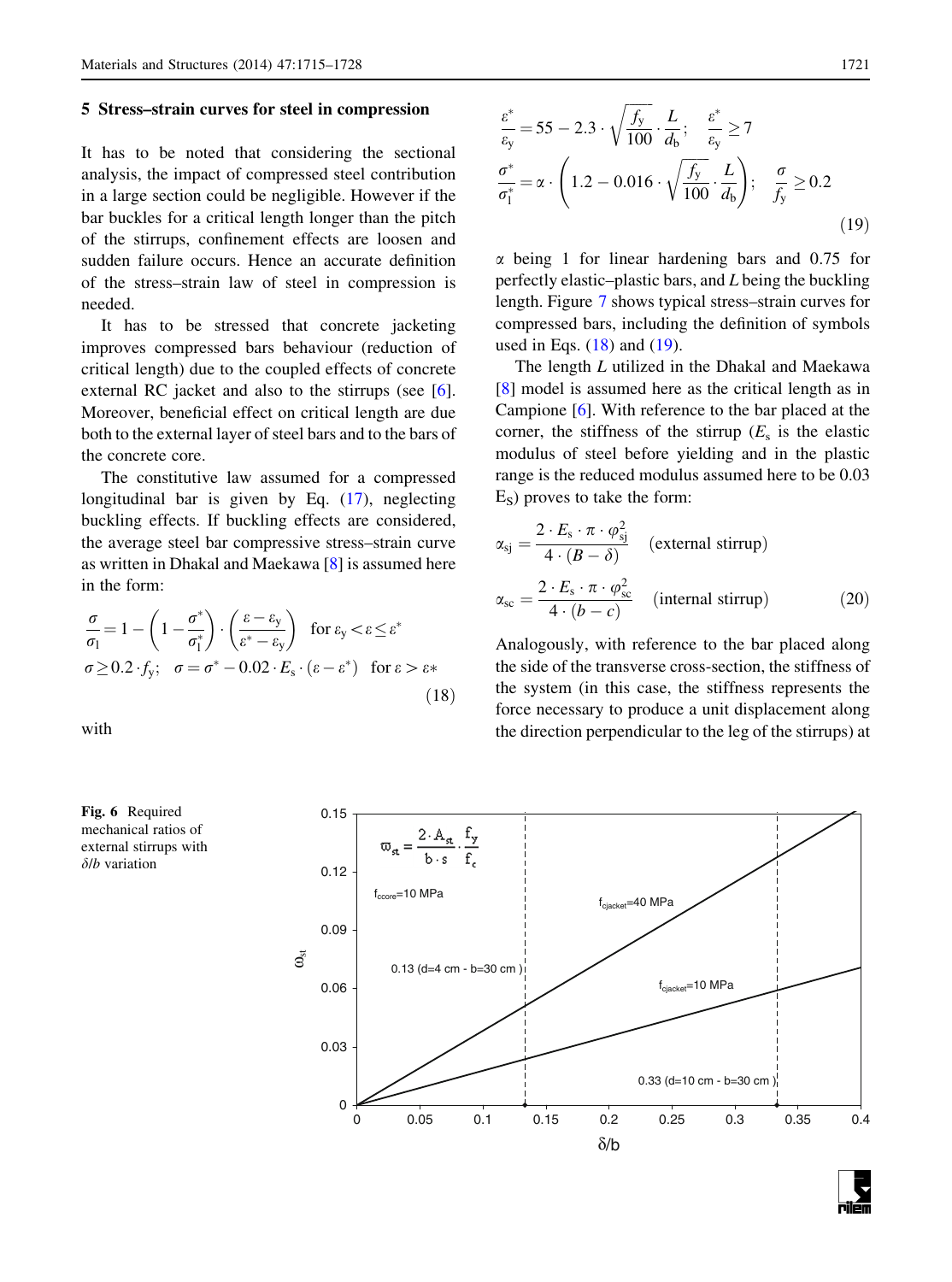<span id="page-7-0"></span>

Fig. 7 Stress–strain *curves* adopted for compressed *bars* according to Dhakal et al. (2002)

first yielding of the transverse steel is:

$$
\alpha_{sj} = \frac{48 \cdot \pi \cdot \varphi_{sj}^4}{64 \cdot (B - \delta)^3} \cdot E_s \quad \text{(external stirrup)}
$$
\n
$$
\alpha_{sc} = \frac{48 \cdot \pi \cdot \varphi_{sc}^4}{64 \cdot (b - c)^3} \cdot E_s \quad \text{(internal stirrup)} \tag{21}
$$

Using the continuum approach, diffused springs can be assumed by introducing a fictitious parameter  $k = \frac{\alpha_{eq}}{s}$  representing the stiffness per unit length.

In this connection, a problem of an elastic beam on elastic springs subjected to an axial compressive load allows one to determine the critical load and the length L involved in the buckling phenomena of longitudinal bars.

In this case, as proposed in Russo and Terenzani [\[19](#page-12-0)] the critical length  $L$  is expressed by

$$
L = 2 \cdot \pi \cdot \left(\frac{E_{\rm r} \cdot I}{3 \cdot k}\right)^{1/4} = 4.77 \cdot \left(\frac{E_{\rm r} \cdot I}{k}\right)^{1/4} \quad \text{(in mm)}
$$
\n(22)

 $E_r$  being the reduced modulus proposed by Papia and Russo [\[17](#page-12-0)] in the form:

$$
E_{\rm r} = E_{\rm s} \cdot \left[ 2.13 \cdot \left( \frac{E_{\rm h}}{E_{\rm s}} \right)^{0.89} - 4.11 \cdot \left( \frac{E_{\rm h}}{E_{\rm s}} \right)^2 \right] \tag{23}
$$

and I the moment of inertia of the longitudinal bars assumed as  $I = \frac{\pi d_b^4}{64}$  for bars in the core and in the jacket (with  $d_b$  assumed  $d_{bc}$  or  $d_{bi}$  for jacket or core bars), while  $E<sub>h</sub>$  is the hardening modulus, which can be assumed as  $0.03 E_s$  in simplified manner.



Figure [8](#page-8-0) shows the variation in the critical length  $L$ , dimensionless with respect to the bar diameter (jacket or core), with respect to the  $s_i/b$  ratios. The case of a corner bar of the core at constant pitch  $s = 14 d_b$  was considered. In addition, the case of corner bars of jackets with stirrups of diameter 8 and 10 mm were analyzed with the variation in the  $s_i/b$  ratios. The results obtained show that by using very stiff stirrups of close pitch reduced slenderness is achieved. In other cases, softening behavior of compressed bars is expected after the cover is spalled off and transverse stirrups have to have yielded.

It has to be stressed that the critical length  $L$  is chosen considering only the stirrups (internal and external) contributions calculated at their yielding and verifying that the pitch of stirrups is enough low to ensure that no buckling of compressed bars occurs. Consequently: the critical length is the maximum; the concrete core can be considered effectively confined; the cover contribution can be included. However, if these conditions are not verified, as in the case of HSC buckling of compressed bars occurs and the contribution of confinement on the concrete core and that of the concrete cover should be not included.

### 6 Comparison between analytical and experimental response for strengthened members

In this section, on the basis of the model adopted for the constituent materials given in the previous section, the complete load-axial shortening curves of compressed columns, the moment–curvature and resistance domains are derived and compared with the available experimental data. To plot the complete stress–strain curves in compression the procedure adopted in Badalamenti et al. [\[2](#page-12-0)] was utilised.

The moment capacity of strengthened columns was computed analytically using the well-known fibre method adopted for discretization of the cross-section implemented in SAP 2000 [\[7](#page-12-0)]. Sections analyzed in the following sections 8 strips for the jackets (higher than the number of strips generally adopted to model the concrete cover of R.C. cross-section) and 40 for the confined region.

In the hypothesis of a plane section and considering the cross-section subjected to the coupled effects of axial force and bending moment, the moment-axial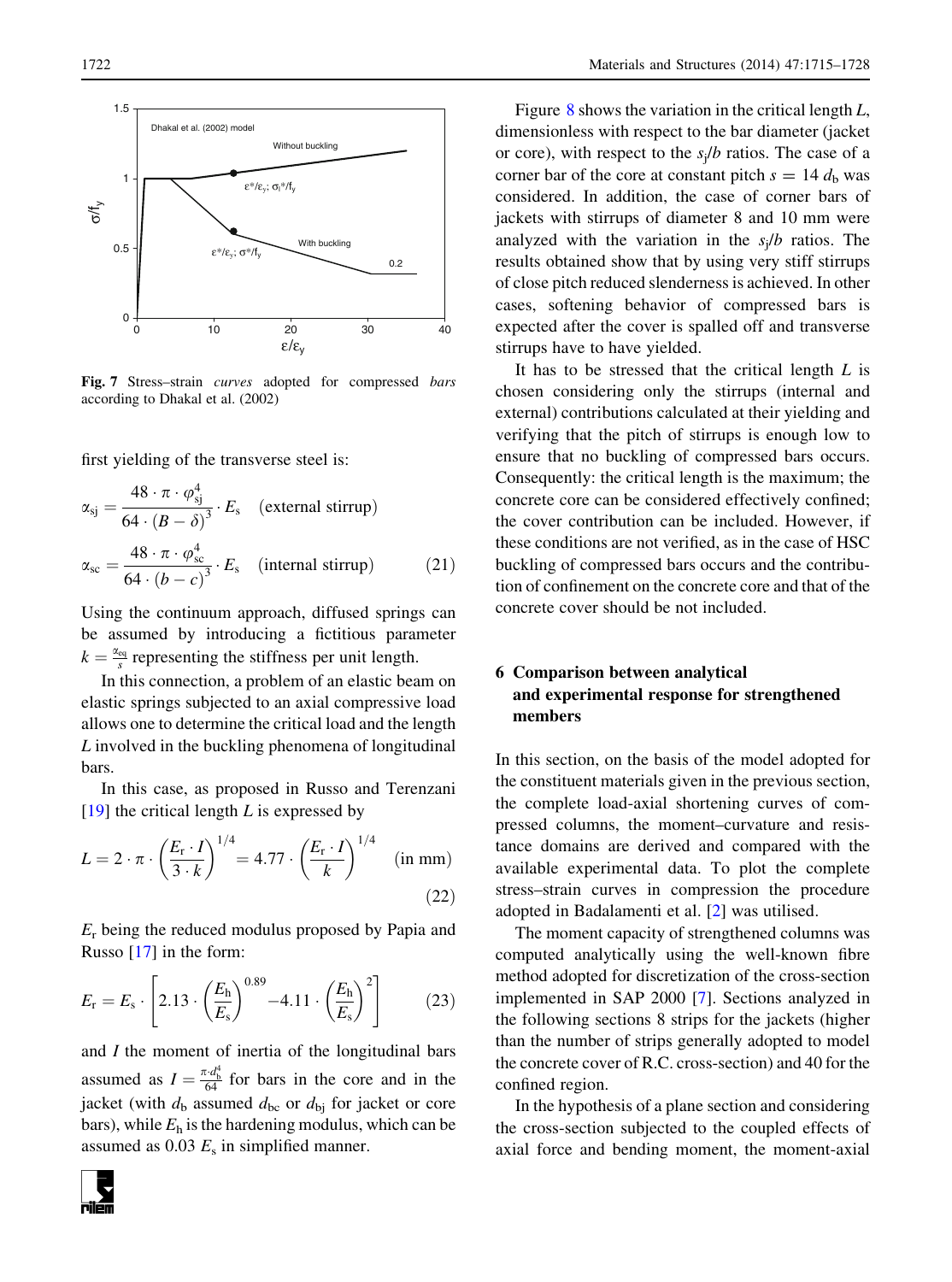length with s/b ratios

<span id="page-8-0"></span>

force domain and the moment–curvature diagrams for fixed values of axial force were here derived. The cross-section was discretized considering the concrete core and concrete jacketing as confined and unconfined concrete. The tensile strength of the concrete is not considered. For simplicity's sake, the second-order effects for the whole column are neglected.

### 6.1 Members subjected to compression

The data used for comparison for members in compression are those of Ersoy et al. [\[9](#page-12-0)] and Takeuti et al. [\[21](#page-13-0)]. The two researches refer to the use of external cages constituted by concrete jacketing of normal and high strength concrete, respectively.

The data given in Ersoy et al. [\[9](#page-12-0)] refer to specimens with square cross-section of dimensions  $130 \times$  $130 \times 650$  mm with four longitudinal bars of 10 mm in diameter and stirrups 4 mm in diameter and spaced at 40 mm. The columns were strengthened by concrete jacket of thickness 30 mm reinforced with four longitudinal bars of 10 mm in diameter and stirrups 4 mm in diameter and spaced at 40 mm.

The steel type for RC columns and concrete jacket had minimum yield stress of 280 MPa and the concrete used in the columns had compressive strength of 28 MPa for the core and 23 MPa for the jacket. Maximum aggregate size was 10 mm. Columns here utilised for comparison were type M and LS that according to Ersoy et al. [[9\]](#page-12-0) were monolithic and strengthened during the loading process. Specimens LS reached 95 % of the load carrying capacity of monolithic member.

The data given in Takeuti et al. [\[21](#page-13-0)] refer to specimens with square cross-section of dimensions  $120 \times 120 \times 900$  mm with four longitudinal bars of 8 mm in diameter and stirrups 6.3 mm in diameter and spaced at 90 mm. The columns were strengthened by concrete jacket of thickness 40 mm reinforced with four longitudinal bars of 8 mm in diameter and stirrups 5 mm in diameter and spaced at 70 and 50 mm (specimens S2N and S3N as in [[21\]](#page-13-0).

The steel type for S2N specimens (nomenclature of [\[21](#page-13-0)] had minimum yield stress of 652 MPa and the concrete used in the columns had compressive strength of 32.7 MPa for the core and 80 MPa for the jacket. Stirrups of jacket had tensile strength of 724 MPa.

The steel type for S3N specimens (nomenclature of [\[21](#page-13-0)] had minimum yield stress of 652 MPa and the concrete used in the columns had compressive strength of 24.8 MPa for the core and 81.9 MPa for the jacket. Stirrups of jacket had tensile strength of 724 MPa.

Columns here utilised for comparison were type M and LS that according to Ersoy et al. [\[9](#page-12-0)] were monolithic and strengthened during the loading process. Specimens were preloaded and therefore tested in compression.

Figure [9](#page-9-0) shows the comparison between the experimental and the analytical response of compressed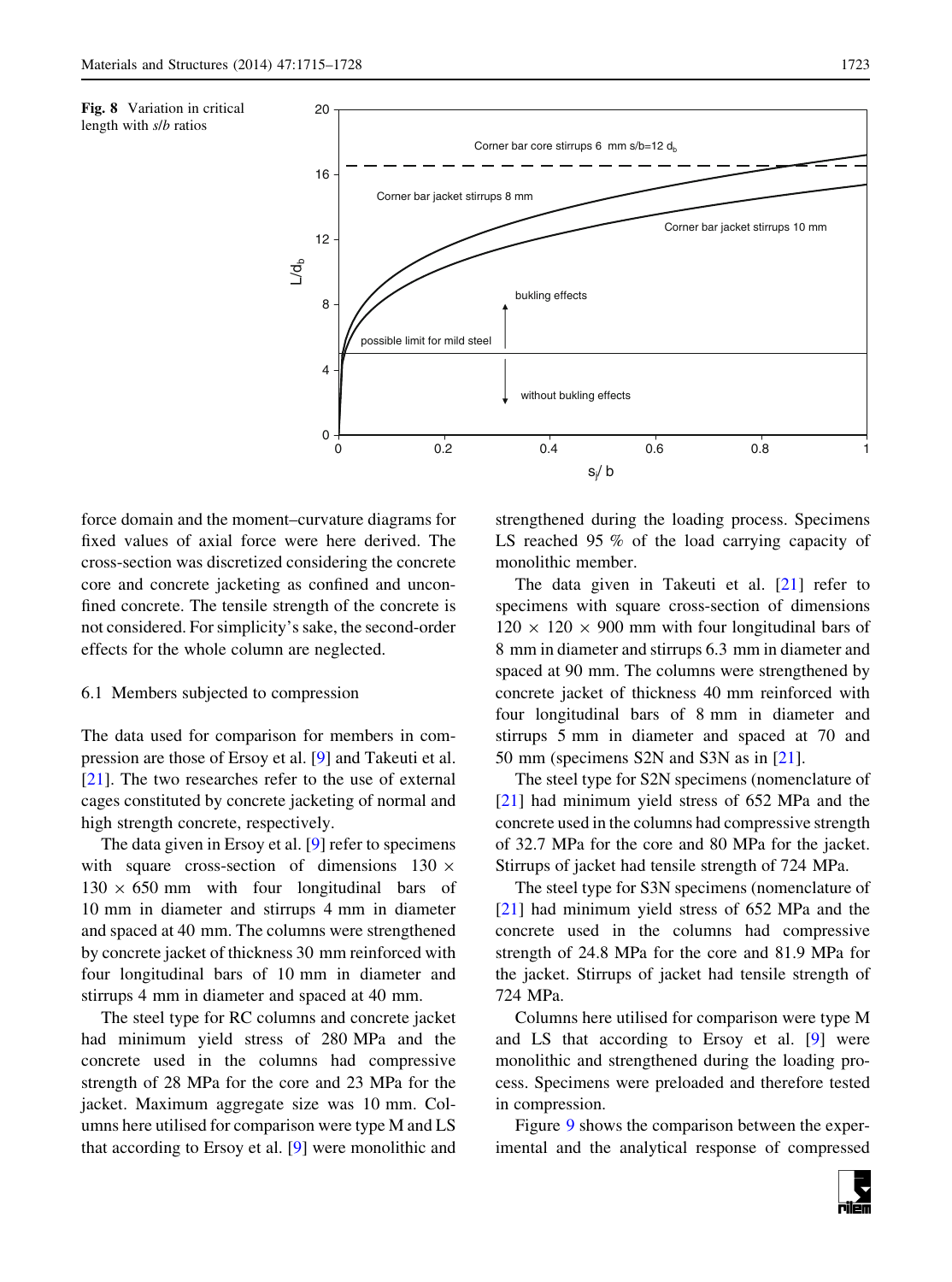columns for both cases considered in Ersoy et al. [[9\]](#page-12-0) and Takeuti et al.  $[21]$  $[21]$ . The comparison shows good agreement in both cases examined and also stresses that the use of high strength jackets allows to obtain very high increases in load-carrying capacity, but more brittleness is also observed.

This fact can be observed with particular reference to specimens tested by Takeuti et al. [\[21](#page-13-0)] (Fig. 9b); the latter as discussed above were characterized by a jacket with  $\delta/b$  ratio equal to 0.33 and concrete compressive strength of about 80 MPa. It has to be noted that High Strength concretes, such that used for the jacket, are characterized by a quasi-linear behaviour until the peak and a marked slope in the softening phase. Consequently the behaviour of columns is characterized by a linear trend and by a drop in capacity after that the peak was reached. Afterwards the effect of the jacket could be negligible and the axial capacity of the member is mainly due to the core. In this example the loss of confinement pressure after the concrete cover spalling was not considered, because it is negligible. The comparison with experimental results proves to be acceptable and that confirms that this assumption is adequate.

#### 6.2 Cross-section analyses

For cross-section analyses a classic approach based on the use of discretization into strips at constant strain of the cross-section is made. The constitutive laws adopted are those described in the previous section. Of course the impact of each constituent in a global analysis is an important aspect to be considered. But at this stage of research is it out of the scope of the paper and only comparison with existing experimental data is made.

The validation of the proposed model was carried out with the data of Ersoy et al. [[9\]](#page-12-0) and Sfakianakis [\[20](#page-12-0)]. The loading conditions considered were fixed level of axial force and/or fixed value of eccentricity.

The data of Ersoy et al. [[9\]](#page-12-0) relative to specimens MM (monolithic) and SR (repaired) refer to a column with the following:  $b = 160$  mm,  $\delta = 35$  mm,  $f_c =$ 27 MPa for MM and 40.3 MPa for  $SR$ ;  $f_{ci} = 33$  MPa, n.4 12 mm longitudinal bars for core and jacket, stirrups having 4 mm diameter for core at pitch 100 and 8 mm at pitch 100 mm for jacket. The longitudinal bars had yielding stress 300 MPa and the stirrups had 260 MPa yielding stress.

<span id="page-9-0"></span>



Fig. 9 Comparison of experimental results (load shortening curve) and analytical prediction obtained with the proposed model: a data of Ersoy et al. [[9\]](#page-12-0); b data of Takeuti et al. [[21](#page-13-0)]

Sfakianakis [\[20](#page-12-0)] proposed a numerical procedure based on computer graphics able to determine the strength domains. Among the different examples used to validate the numerical procedure, one refers to a rectangular RC columns of sides  $300 \times 350$  mm having a RC jacket of 50 mm. The strength of the core was 16 MPa, and that of the jacket 25 MPa. For the core four 16 mm longitudinal bars with 220 MPa of yield stress were adopted, while for the jacket 12 bars having 14 mm diameter and yield stress 400 MPa were adopted. The stirrups of the core were 4 mm at pitch for MM and 40.3 for  $SR$ ;  $f_{ci} = 33$  MPa, 4 12 mm longitudinal bars for core and jacket, stirrups having 8 mm at pitch 100 mm and for the jacket 10 mm at pitch 100 mm. The stirrups had 260 MPa yielding stress.

Figure [10](#page-10-0) shows the experimental and theoretical moment–curvature diagram obtained for a fixed level of axial force of 500 kN in the case of Ersoy et al. [\[9](#page-12-0)].

Figure [11](#page-10-0) shows the moment-axial force domain obtained with the current model and with the

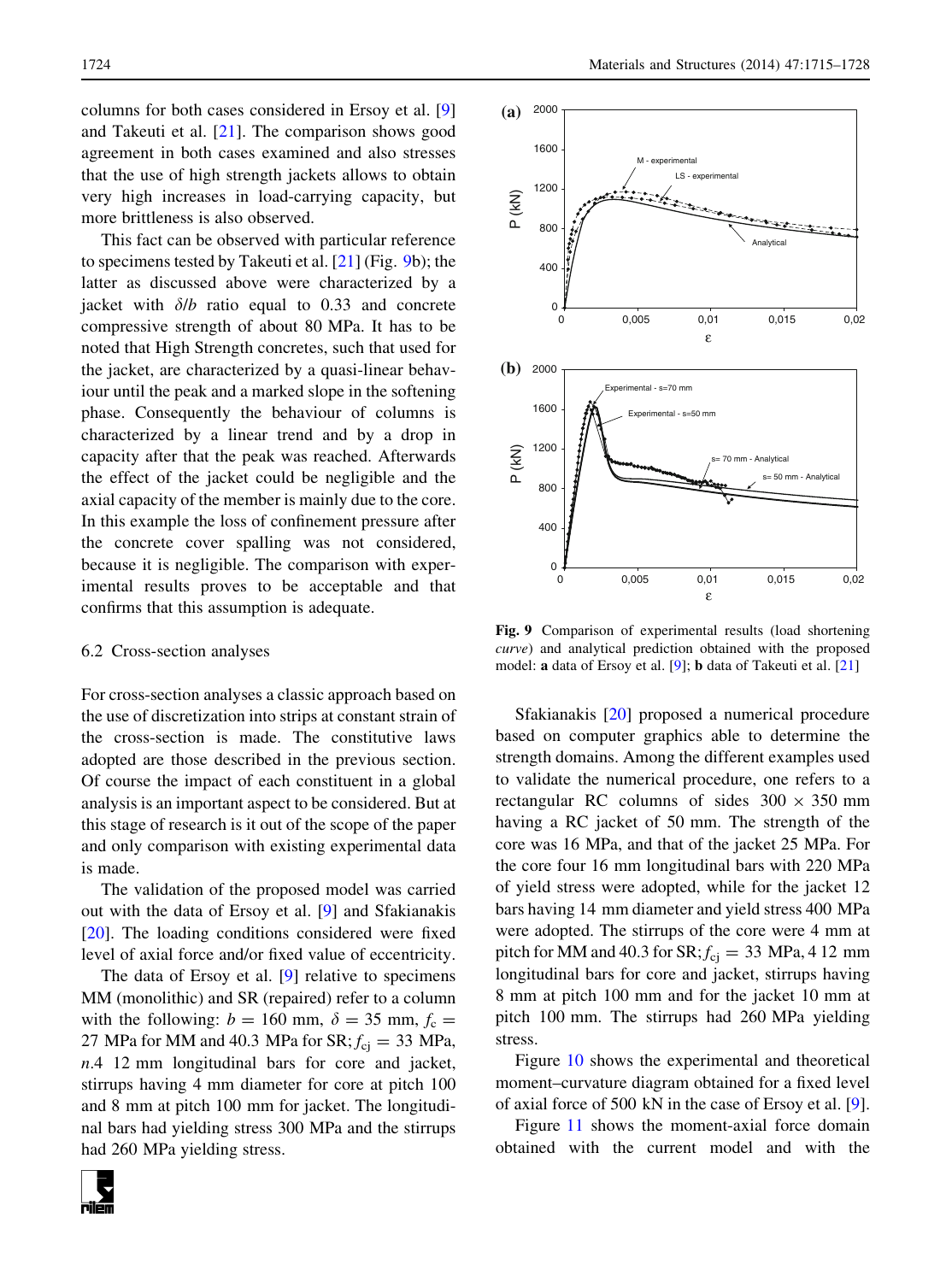<span id="page-10-0"></span>

0 50 100 150 200 250 M (kNm)

Fig. 11 Moment axial force domain (data of [\[20\]](#page-12-0)

0

theoretical procedure derived by Sfakianakis [[20\]](#page-12-0). In both cases the comparison is satisfactory in terms of both peak load and maximum curvature and moment axial force domain.

### 6.3 Numerical examples

In this section two numerical examples are shown. The examples refer to an externally jacketed RC column, compressed member and to a cross-section analysis of strengthened members under axial load and bending moment.

The data utilised refer to a square cross-section of side 300 mm and a jacket of 50 mm. The core strength was 18 MPa, and the jacket strength 25 MPa for type 1 and 60 MPa for type 2. For the core four 12 mm longitudinal bars with 280 MPa yield stress were adopted, while for the jacket 4 bars having 12 mm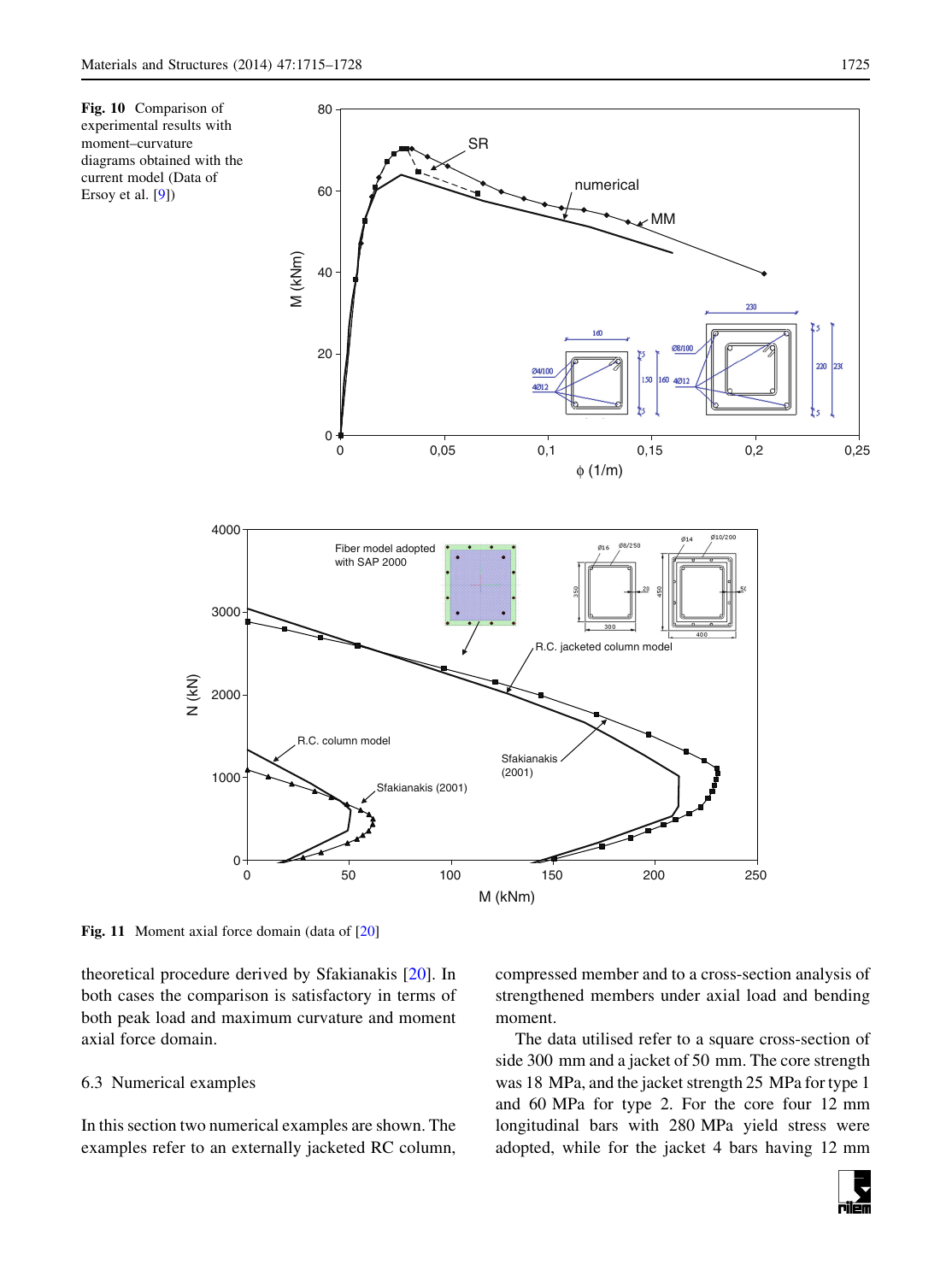<span id="page-11-0"></span>



Fig. 13 Effect of thickness of concrete jacket on moment axial force domain



diameter and yield stress 450 MPa were adopted. The stirrups of the core were 8 mm at pitch 200 mm and had yielding stress 280 MPa, while the stirrups of the jacket had 8 mm in diameter at pitch 100 mm and yielding stress 450 MPa. The design strength was assumed using the safety factors given by Eurocode 2 [\[10](#page-12-0)]. For members under axial load and bending moment the concrete jacket had 25 MPa compressive strength and different thicknesses (50 and 100 mm, respectively). The choice of these parameters was related to a possible situation of existing columns designed only for gravity load, to be strengthened using the concrete jacket technique.

Figure 12 gives the compressive response of the columns and of the single constituents (steel bars, core, and jacket). The comparison highlights the fact that by using a concrete jacket very high strength increases in the load-carrying capacity are achieved. If high strength jacket is utilised the highest strength is obtained but overall brittle behaviour is expected. This

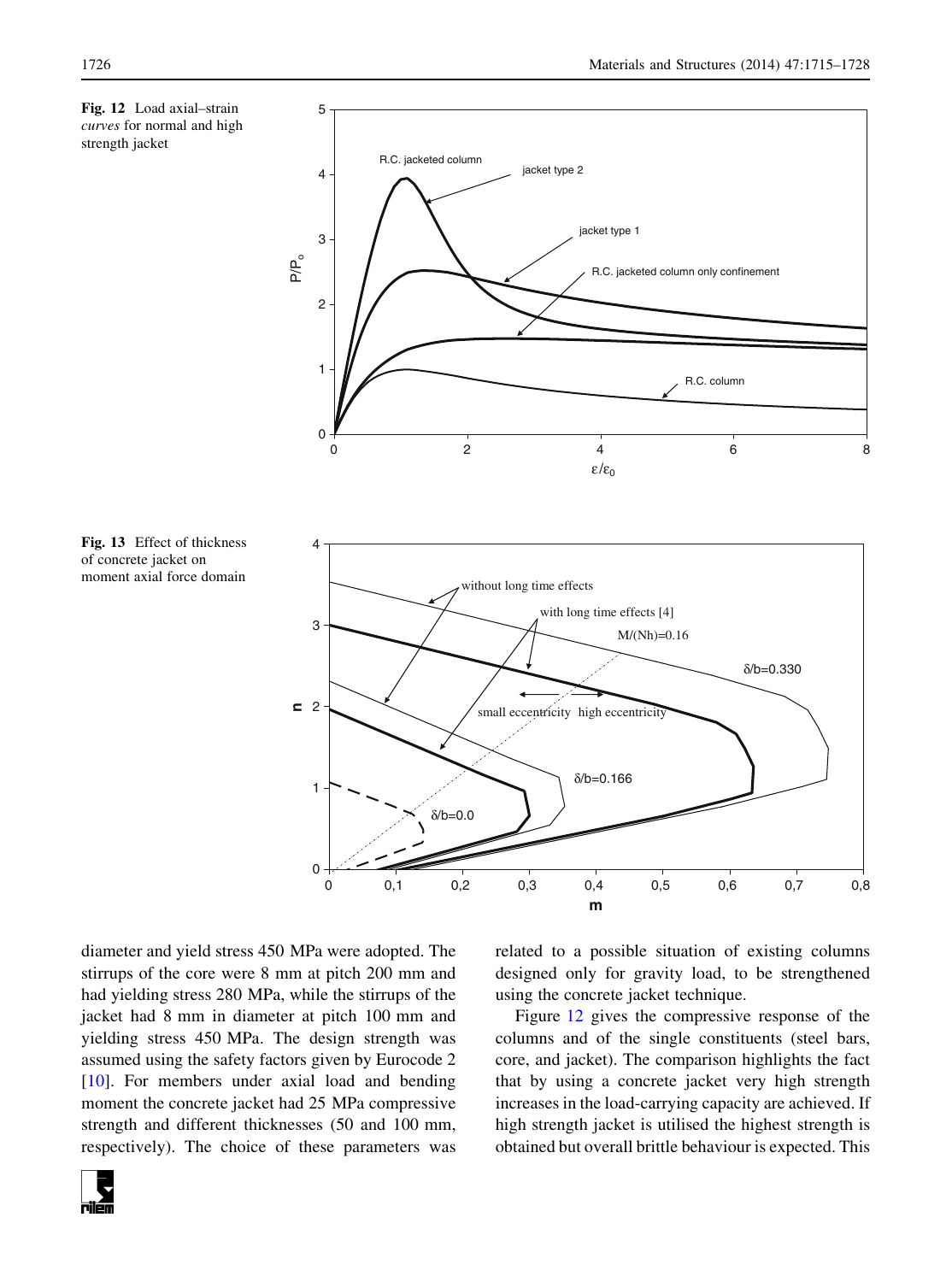<span id="page-12-0"></span>highlights the importance of the accurate choice of the grade of concrete jackets.

Figure [13](#page-11-0) shows the moment axial load diagram for the cases examined. Also in this case curves of monolithic members were penalized by the 0.85 factor assumed in the Greek Code (GRECO) and mentioned in Vandoros and Dritos [\[24](#page-13-0)]. The comparison shows the advantages of using a concrete jacket for the increases in the flexural strength of the member and the effects of absence of connection between old and new concrete and shrinkage.

Adopting a  $\delta/b$  ratio of 0.16 the axial capacity increases by about 100 %. By contrast, the ultimate bending moment increases about three times with respect to that of an unreinforced member. For a  $\delta$ / b ratio 0.33 higher increases were observed, but in the opinion of the author this is only a theoretical result because in many cases the load-carrying capacity of strengthened columns has to be limited according to the shear strength of the connected beams.

### 7 Conclusions

In the present paper an analytical model is derived for the determination of the load axial strain and the moment–curvature response of RC concrete columns externally strengthened with the concrete jacketing technique. The analytical expressions adopted here for the stress–strain response of confined concrete and steel reinforcement (steel bars) are able to include confinement effects induced by internal and external stirrups. The analytical results generated here in terms of load-shortening curves, moment-axial force domain and moment–curvature diagrams were compared with experimental data available in the literature and with those obtained using the existing analytical models. The comparison shows good prediction of the experimental results. Lastly, a parametric analysis was carried out to highlight the influence of the geometrical and mechanical properties of the strengthening devices (strength and thickness of jacket) on the flexural response and ductility resources of strengthened columns.

Acknowledgments This work has benefited from material deriving from the 2010–2013 Research Project ReLUIS (Rete dei Laboratori di Ingegneria Sismica), AT 1, Task 1.1.2: Strutture in Cemento Armato ordinarie e prefabbricate.

### References

- 1. Altun F (2004) An experimental study of the jacketed reinforced-concrete beams under bending. Constr Build Mater 18:611–618
- 2. Badalamenti V, Campione G, Mangiavillano ML (2010) Simplified model for compressive behavior of concrete columns strengthened by steel angles and strips. ASCE J Eng Mech 136(2):230–238
- 3. Branco F, Julio ES, Silva VD (2003) Structural rehabilitation of columns with reinforced concrete jacketing. Prog Struct Eng Mater 5:29–37
- 4. Branco F, Julio ES, Silva VD (2004) Concrete-to-concrete bond strength. Influence of the roughness of the substrate surface. Constr Build Mater 18:675–681
- 5. Branco F, Julio ES, Silva VD (2008) Reinforced concrete jacketing—interface influence on cyclic loading response. ACI Struct J 105(4):471–477
- 6. Campione G (2011) Compressive behaviour of short fibrous reinforced concrete members with square cross-section. Struct Eng Mech 37(6):649–669
- 7. Computers and Structures (2010) SAP2000: integrated software for structural analysis and design CSI, version 14, Berkeley
- 8. Dhakal RP, Maekawa K (2002) Modelling of post-yield buckling of reinforcement. ASCE J Struct Eng 128(9): 1139–1147
- 9. Ersoy R, Tugrul TA, Suleiman U (1993) Behavior of jacketed columns. ACI Struct J 90:3
- 10. Eurocode 2 (2004) Design of concrete structures: part 1-1: general rules and rules for Buildings, EN 1992-1-1
- 11. Julio ES, Branco E, De Silva V (2001) Structural rehabilitation of columns with reinforced concrete jacketing. Repair Rehabil 5:29–37
- 12. Julio ENBS, Branco FAB, Silva VD (2004) Influence of the roughness of the substrate surface. Constr Build Mater 18:675–681
- 13. Julio ENBS, Branco FAB, Silva VD (2005) Reinforcing concrete jacketing-interface influence on monotonic loading response. ACI Struct J 102(2):252–257
- 14. Lampropoulos A, Dritos S (2010) Concrete shrinkage effect on columns strengthened with concrete jackets. Struct Eng Int 3:234–239
- 15. Lampropoulos A, Dritos S (2011) Modelling of RC columns strengthened with RC jackets. Earthq Eng Struct Dyn 40: 1689–1705
- 16. Mander JB, Priestley MJN, Park R (1988) Theoretical stress-strain model for confined concrete. ASCE J Struct Eng 114(8):1804–1826
- 17. Papia M, Russo G (1989) Compressive strain at buckling of longitudinal reinforcement. ASCE J Struct Eng 115(2): 382–397
- 18. Penelis GG, Kappos AJ (1997) Earthquake resistant concrete structures. E&FN Spon, London, p 572
- 19. Russo G, Terenzani L (2006) Non linear buckling model for the longitudinal reinforcement in RC columns. In: studies and research, graduate school in concrete structures, vol. 22. Fratelli Pesenti, Politecnico di Milano, Milan, pp 227–303
- 20. Sfakianakis MG (2002) Biaxial bending with axial force of reinforced composites, repaired concrete sections of